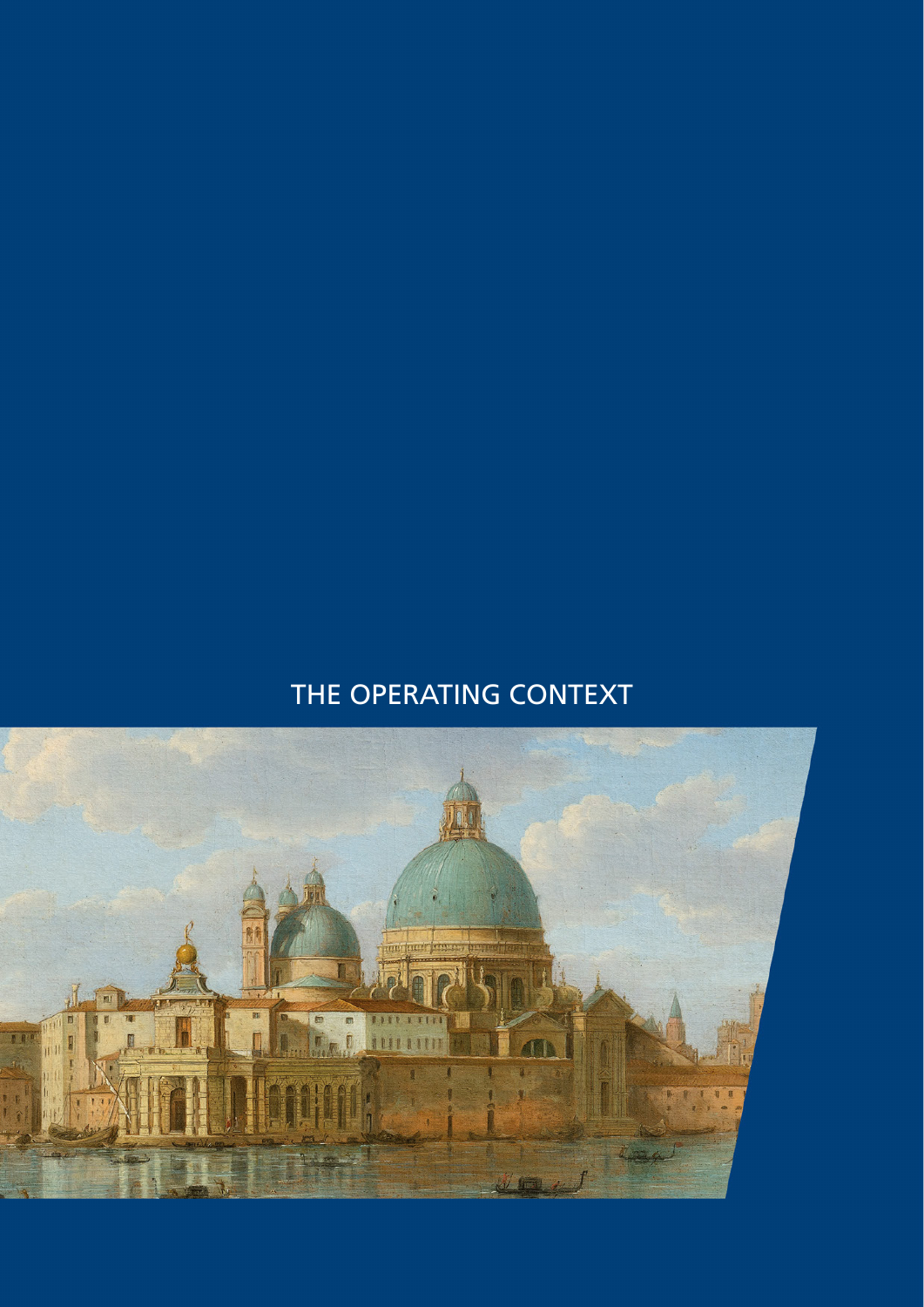## Economic and social scenario

### **ECONOMIC TRENDS IN 2016**

In 2016, the world economy continued its moderate growth trend. Commodity prices picked up. The outcome of the UK referendum on staying in the European Union led to a considerable depreciation in the pound. In the United States, growth in employment and income continued at a steady pace. In December, the Federal Reserve raised official rates by 25 base points. Asia was the most dynamic region of emerging economies, even though the growth rate slowed down in India and China, while Latin America and CSI countries reported a further downturn in GDP. In the euro area, the annual variation in GDP was just above 1.5%, which was sufficient for a progressive fall in the unemployment rate. Inflation gradually rose to 1.1%.

In March, the ECB cut the deposits rate to -0.40%, the main refinancing rate to zero, and marginal lending rate to 0.25%. It increased the scope of the purchase programme to 80 billion a month and the duration to the end of 2017. A new long term refinancing programme, TLTRO II, was also launched. The euro/dollar exchange rate fluctuated considerably during 2016: appreciation was followed by a gradual weakening, to close the year at 1.05.

In Italy, economic growth came to a near standstill in the second quarter, picking up in the rest of the year. The annual variation in GDP was 1% throughout 2016, for calendar-adjusted values and +0.9% for raw data. Industrial production continued to increase and employment went up for the third year running, to +1.3% from +0.8% in 2015. However, the rate of unemployment only decreased slightly (from 11.9% to 11.7% on average per year), due to an increase in the labour force participation rate (the rate of activity went up from 64.1% to 64.9%, reaching a new record high). The youth unemployment rate fell to a greater extent. although figures were still high (37.8% on average in 2016 against 40.4% in 2015). However, the positive effect of welfare cuts for new fixed-term employment on permanent employment figures diminished during the year (reduced by 40% compared to the previous year). On an international level, the Italian economy maintained a considerable surplus in current items of the balance of payments.

As for tax policies, the public deficit in relation to GDP improved compared to 2015, however the debt/ GDP ratio grew marginally. The spread for German debt went up, above all due to the uncertainty of the referendum of 4 December and banking system tensions. The quick resolution to the government crisis which followed, and extension of the ECB purchase programme reassured investors, even though various rating agencies revised their debt outlook downwards. The BTP-Bund differential, for a ten-year maturity, closed at 162 bps, up by 68 bps from June. The spread for Italian public debt reached an all-time low of 1.05% on 14 August, closing the year at 1.83%.

#### **THE CREDIT MARKET**

Bank loans for the private sector picked up in 2016, albeit at a moderate pace, reaching around 1% in autumn. The recovery was supported by the dynamics of household loans, which gradually increased to a figure of 1.9% yoy in December. The upswing in household loans was driven by a very buoyant residential mortgage sector, due to new loans and the renegotiation of existing ones. Specifically, the growth in fixed-rate loans continued, due to the very low levels of interest rates applied and a smaller spread between fixed and floating rates. The increase in new loans is consistent with the upturn in the residential property market, with double digit dynamics. Consumer credit also went up, driven by purchases of durable goods.

On the contrary, the trend in loans to non-financial companies was still sluggish overall. The increase in medium term loans continued to be offset by the negative performance of short term loans, in a scenario where the liquidity of most companies is rated as sufficient or more than sufficient. The trend is due to different dynamics per sector and size of business. In particular, loans to the manufacturing industry, after increasing in the first half of the year, weakened, while the decrease in loans for the construction industry was accentuated. Conversely, loans for the services sector recovered during the year. As regards borrower size, loans to medium/large companies came to a standstill, while loans to small businesses continued to decrease. The business loan trend must be considered in the context of a demand/supply which was still improving during the first half of the year and then settled during the second half, with a selective boost from demand from some segments. According to a credit survey of banks conducted by the Bank of Italy, demand from businesses, after a particularly robust start to the year, gradually weakened. Conversely, ratings and expectations of household loan applications remained extremely positive throughout 2016, recording a considerable increase. Demand for mortgages was